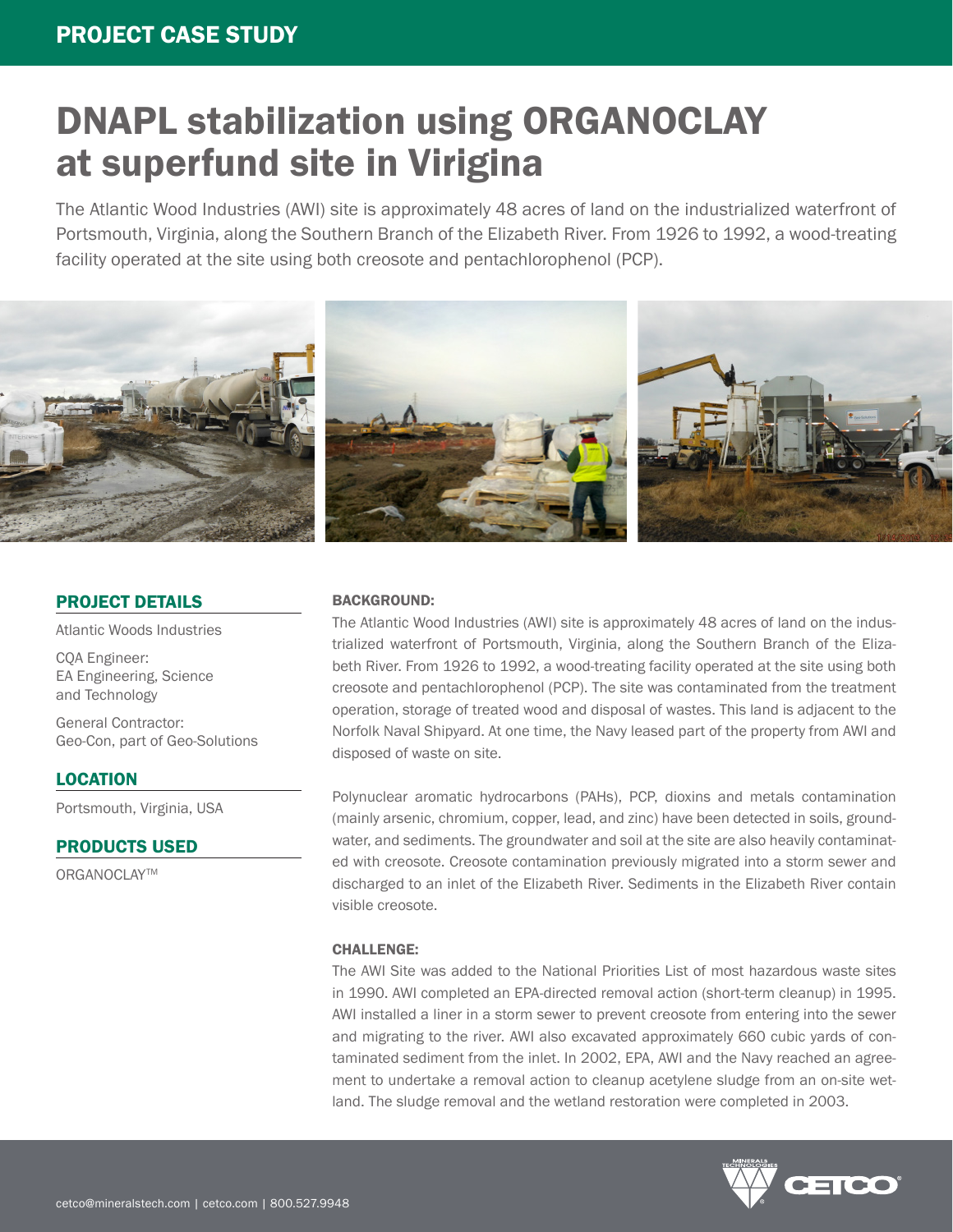The most recent Record of Decision (ROD) issued by EPA describes cleanup activities to address soil, groundwater, and sediment contamination in the Southern Branch of the Elizabeth River. The main components of the selected remedy include: 1) a clean soil cover over the areas of contaminated soil; 2) in-situ solidification/stabilization of creosote and pentachlorophenol soaked soils on the west side of the site; 3) monitored natural attenuation (natural cleaning) of groundwater; 4) installation of a sheet pile wall off-shore in the Southern Branch of the Elizabeth River to prevent creosote migration to the river; 5) dredging of river sediments with disposal of dredged sediment mainly behind the sheet pile wall (creating new land); and 6) enhanced monitored natural recovery (natural cleaning) of sediments.

#### SOLUTION:

The remainder of this case study focuses solely on the remediation of OU-1, contaminated soils. In-situ solidification/stabilization (S/S) of soils was determined to be the most appropriate method to minimize the DNAPL within the contaminated soils as a continuing source of groundwater contamination. This was based upon an analysis and modeling using in-situ S/S bench-scale treatability study test data. The leaching test used in the treatability study was a semi-dynamic leach test. In a semi-dynamic leach test a monolithic solidified specimen is placed in a water bath and the leachate is sampled and replaced periodically. ASTM C1308, based upon an earlier semi- dynamic leach test ANS 16.1, was the method used for this treatability study. (Note: USEPA has drafted a semi-dynamic leach test method for organics, Pre-Method 1315m, which is expected to be finalized soon).

When performing risk-based corrective action, a semi-dynamic leach test can be more representative of actual conditions than either TCLP or SPLP. A semi-dynamic leach test determines mass transfer release rates of constituents from low-permeability material under diffusion-controlled release conditions. The mass flux at the surface of the in-situ S/S treated soil can be converted into a groundwater concentration (ITRC 2011). The groundwater concentration is then related to a concentration at the point of compliance (POC) through a dilution-attenuation factor (DAF). In applying a DAF it is recognized that groundwater concentrations in the pore space outside the in-situ S/S treated soil may be reduced due to dilution, dispersion, adsorption and attenuation prior to reaching the POC. This is consistent with the ITRC guidance on the calculation, measurement and use of mass flux and mass discharge in subsurface environments (ITRC 2010).

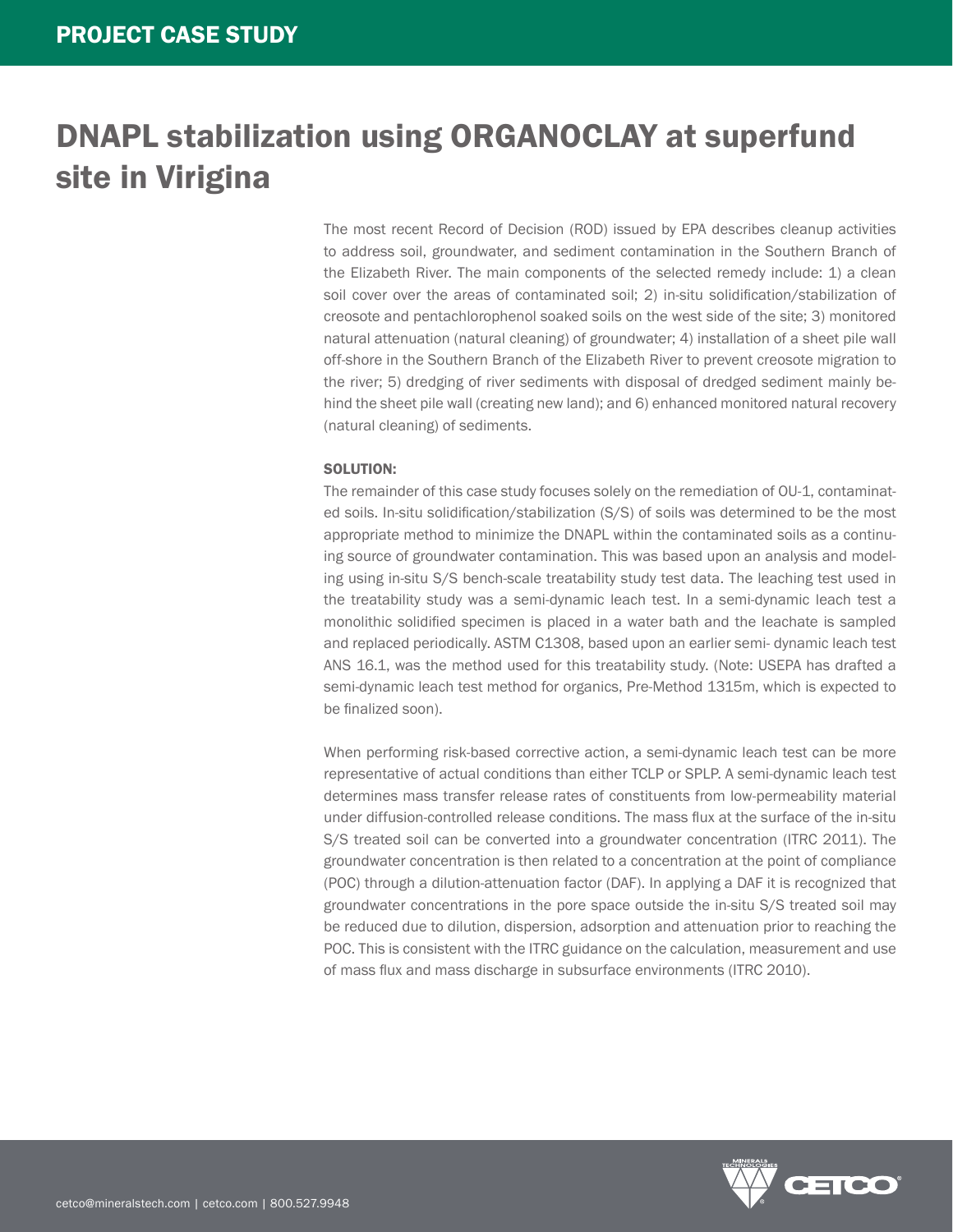#### RESULT:

In-situ S/S treatment promoted diffusion-controlled conditions in all mix designs which leads to significant reductions in mass transport of all constituents of concern (COCs). Under these conditions, the mass transport of a COC is primarily governed by its effective diffusivity (De). This then allows for a comparison of mass transport of each COC out of the mix designs based on De through the solid matrix in comparison to its diffusion rate in bulk solution (Daw). The rate of reduction in the mass transport due to the mix design, or the retardation factor [RF], is the ratio of Daw/De. The higher the RF, the more successful the mix was in reducing the migration of the COC. Further confirmation that the mix design is diffusion-controlled is obtained by evaluating the slope of the COC mass release for each COC in each mix. Here, a slope of 0.5±0.1 is evidence of diffusioncontrolled conditions.

There were several ways that SDL test results were used to assess the performance of mix designs:

- The primary methods were comparisons based on the measured effective diffusivity (De), leachability index (LX) and shape (slope) of the cumulative mass curve of each constituent of concern (COC) from each mix design specimen. All mix designs were determined to be diffusion controlled based on the collective consideration of the leaching behavior of all SVOCs.
- Mix design performance was evaluated by average rank, which ordered the mix designs in terms of attaining the lowest De (highest RF) value per COC.
- Composite rank ordered mix design performance by the highest aggregate RF value across all SVOCs.
- Incremental improvement in mix design performance over control was evaluated on the basis of the highest RF difference between control on the basis of PCP only and all SVOCs.
- The LX for the mix designs was also compared to in-situ S/S industry guidelines for treated soils. From a remedial management approach, in-situ S/S treatment of organics-laden wastes corresponds to a minimally acceptable criterion of LX>8.

The treatability study was performed in two phases. In the Phase I study, powdered bentonite and granular activated carbon were tested as reagents along with Portland cement-slag. However, none of the mixes that were tested reduced leaching to acceptable levels. In Phase II of the treatability study, bentonite and GAC were replaced with CETCO ORGANOCLAY™ as the reagent with Portland cement-slag. Phase II test results showed that CETCO ORGANOCLAY effectively immobilized PCP and eight other SVOCs. Here, the cleanup goals include the groundwater PCP MCL of 0.001 mg/l. The PCP concentration data for the semi-dynamic leach test incorporated into a regional groundwater model demonstrated that the PCP MCL was satisfied at the POC.